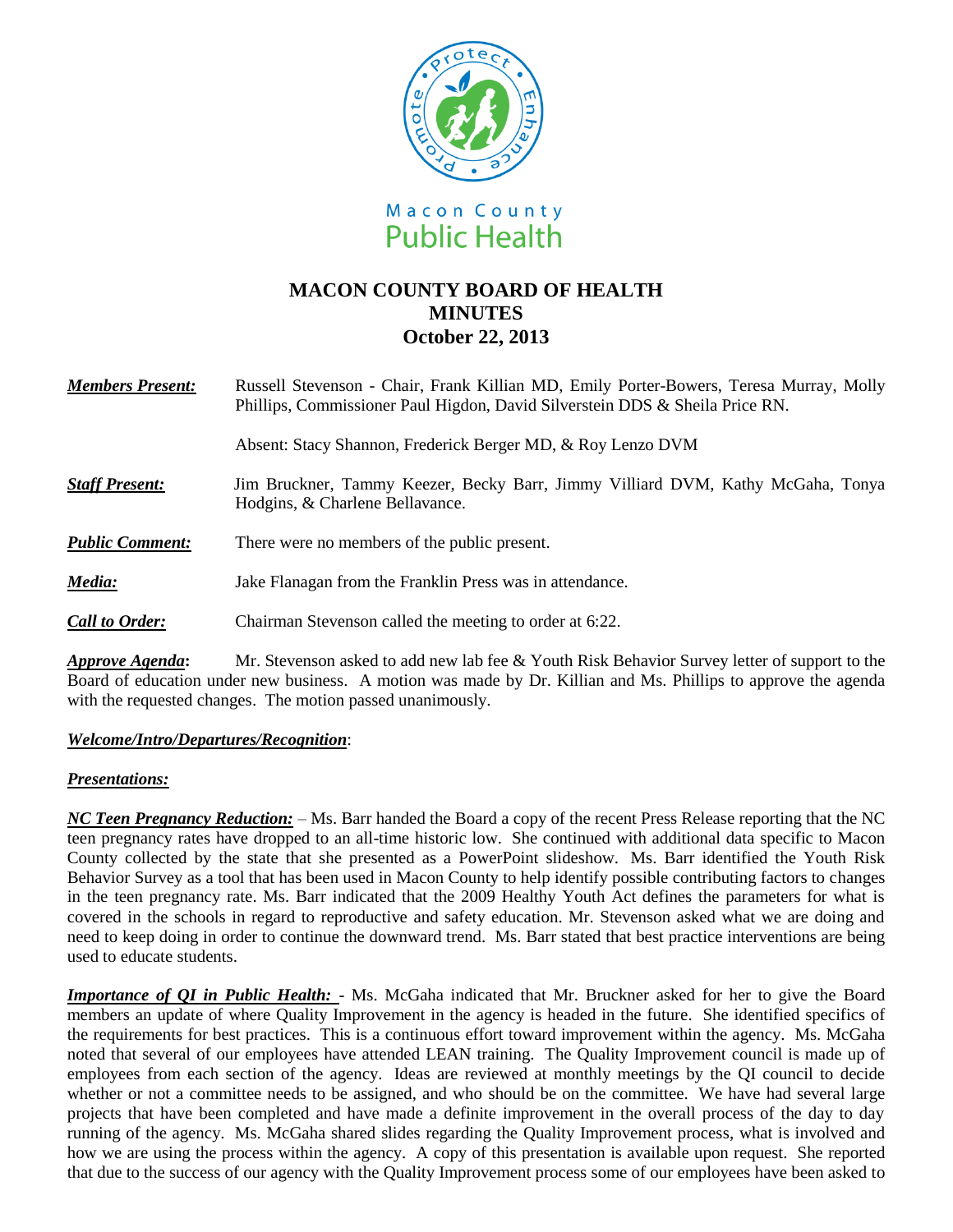present at trainings being sponsored by outside entities. Ms. McGaha is looking forward to using this process for community projects in the future where the benefits are seen in the public. We have recently used some of the QI tools in connection with our rabies clinic. Ms. McGaha stated this was an excellent opportunity for the employees involved. Mr. Stevenson asked if we have a form that gives employee's the opportunity to submit their suggestions to the QI committee. Ms. McGaha stated that we actually have several avenues for employees to use in order to accomplish this. Mr. Bruckner indicated that our leadership team will also be implementing a new procedure where employees can come and speak to them directly on weekly basis about concerns or questions. Ms. McGaha mentioned that when the committee chooses a team there is always at least one member that has had no experience with the QI process. This helps keep fresh ideas coming into the QI process.

*Approve Minutes of Previous Meetings:* A motion was made by Commissioner Higdon and seconded by Dr. Killian to approve the minutes of September 24th as submitted. The motion passed unanimously.

# **Old Business:**

*Budget Update:* **-** Ms. Hodgins referred the Board members to the revenue and expenses report in their packets. Mr. Stevenson asked how the new billing system was working. Ms. Hodgins reported that NCTracks was paying our dental claims now but we were still waiting on payment for medical claims.

*Updated Meeting Schedule: -* Mr. Bruckner reminded the Board members that they voted in September to have the November meeting on the  $19<sup>th</sup>$  due to the Thanksgiving holiday. He went on to say that the Board had also decided to make the December 17<sup>th</sup> meeting a social event. He suggested that due to the recent government shutdown and the likelihood of future federal budget difficulties this FY the Board may want to consider having a regular meeting in December and wait on having a social in the sometime in the spring. A motion was made by Ms. Phillips and seconded by Dr. Killian to have a regular meeting in December and at the discretion of the Health Director hold a social event sometime after January 2014. The motion passed unanimously.

*Review/Discuss Policies:* **-** Mr. Bruckner noted that at the September meeting the Board had received the Delegation of Authority of the Health Director, Observing Public Health and Related Laws and Regulations, Community Involvement in Public Health, Workforce Development and Diversity Plan, Research Policy, Policy and Procedure Development, Quality Program and the Risk Management Plan policies. He reminded them to review these policies particularly the Health Directors role regarding his delegation of authority. Mr. Stevenson asked the members to let Mr. Bruckner or Ms. Bellavance know if they needed another copy of any of the policies.

*Update on September 27th Well Drillers Training:* - Mr. Patterson reported that they had given training to 17 of the local drillers and five of our Environmental Health Specialists participated. All will get CEU credits. They received a lot of positive feedback. The goal in the future will be to include some science education and groundwater protection awareness information during the training. They discussed variances to the rules, chloroform lab coliform testing methodologies because of issues they have had in the area recently, GPS/GIS, lead in private wells and other pertinent topics.

*January 28<sup>th</sup>*, 2014 BOH Meeting: - Mr. Bruckner indicated that we will be holding a public forum at the January 28<sup>th</sup> Board of Health meeting and will be asking that the members be there at 5:30. We will be inviting local veterinarians as well as the public to talk about the fees for the rabies vaccination clinics. We will begin public notification after the holidays.

## **New Business:**

*Addition of Lab Fee:* - Ms. Hodgins reported that the federal Clinical Laboratory Improvement Act (CLIA) now mandates a physician perform a Quality Control (QC) review on a certain number of Pap tests each quarter performed at a CLIA certified laboratory. LabCorp who is our primary referral lab is charging us a \$20.00 for each of these reviews. Therefore, we would like to establish a fee to be charger to those clients impacted. Mr. Price asked what the approximate number of tests per year would require physician review. Mr. Bruckner responded that we have only had one so far, as this is a new requirement. He went on to say that based on the fact the change took effect a few months ago and we have only had one thus far, we expecting to see maybe  $5 - 10$  per year. Dr. Silverstein expressed concern as to why a lab would pass along a charge for a required QC. He suggested we either absorb the cost of the QC review or increase the general fee for a pap to cover the cost of the QC since they occur so infrequently. A motion was made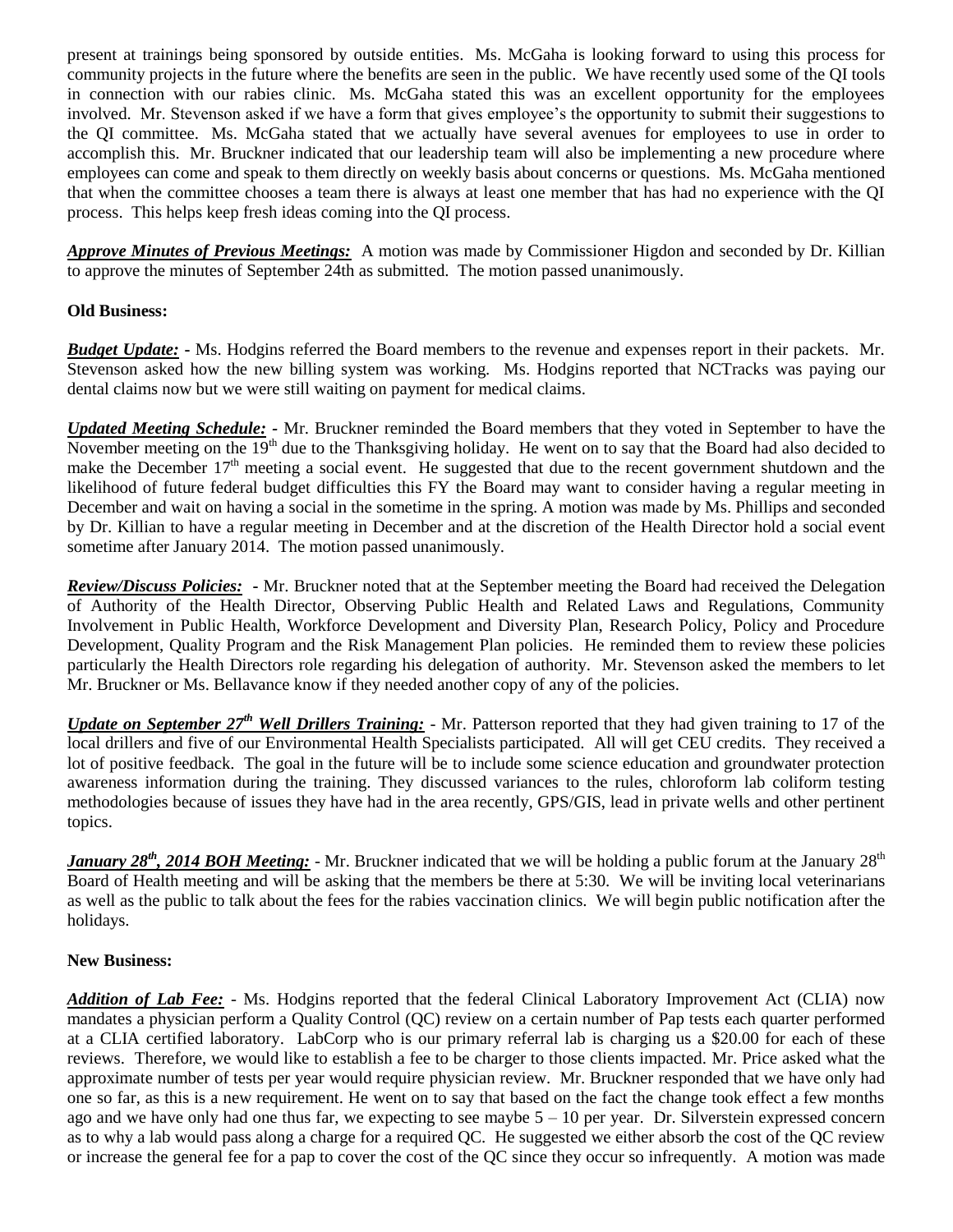by Commissioner Higdon and seconded by Dr. Silverstein, for the agency to absorb the cost of this additional test and review it in the future at a time the Health Director feels it is necessary. The motion passed unanimously.

*Nominations of Officers: -* Mr. Bruckner asked the Board for nominations of their chairman and vice chairman for the 2014 meeting year. Commission Higdon nominated Mr. Stevenson as Chairman and Dr. Killian as Vice-Chairman for the 2014 calendar year. Ms. Phillips seconded his nomination. A motion was made by Dr. Silverstein and seconded by Ms. Price to accept the nominations as presented. The motion passed unanimously.

*Federal Shutdown:* **-** Mr. Bruckner reported that he presented our potential plan of action to the Board of Commissioner's in the event the federal shutdown continued past the end of October. He indicated that this plan will be used moving forward in the event this happens again after January 15th. He reviewed a Power Point presentation outlining the options the leadership team recommended in the event our federal money is cut in the future. Mr. Bruckner stated if any of the Board members would like more specifics regarding any of these options he would be happy to meet with them. In addition, he reported that they have included all employees in meetings in the agency to communicate information regarding the federal shutdown. Mr. Stevenson asked what percent of employees were spread out over several programs. Mr. Bruckner indicated that the majority of Health Department employees had a percentage of their position spread across more than one program budget.

*Youth Risk Behavior Letter of Support:* Ms. Barr reported that Dawn Wilde had gone before the Board of education in Highlands and asked for them to allow us to go into the schools to administer this survey. The Board of education is taking this into consideration. They asked the principals to give them ideas of how this information would be presented and how the parents would be notified that this survey was going to be given to their student. Ms. Barr indicated that she would like to ask the Board of health to send a letter of support of the survey to the Board of education. Mr. Higdon asked if he could get a copy of the survey to review the questions. Ms. Barr said she could send that to him and that there is a link on the county website under the Healthy Carolinians tab where the survey can be accessed. Ms. Barr indicated that the value of the survey is to identify whether or not the interventions that are being used are working. She referred to the Tobacco Prevention program. The YRBS allowed us to see that tobacco use was declining with the implementation of the Teen Tobacco Prevention and Cessation project. Without the YRBS, we would not have had data to demonstrate the program's effectiveness. Mr. Bruckner indicated that the money for this survey is currently dependent upon grant money. Either a parent or student may choose to opt out of the survey. A motion was made by Ms. Porter-Bowers and seconded by Ms. Phillips to send the letter of support to the school Board. The motion passed with Commissioner Higdon abstaining.

*Mr. Bruckner's Nomination to be an Officer in the NC Association of Local Health Directors (NCALHD):* **-** Mr. Bruckner reported to the members that he has been nominated to serve as an Officer for NCALHD and asked for support of this nomination from the Board of Health members. He indicated that this was a five year commitment on his part and that he already attends all of the required meetings so it would not involve any additional time to fulfill his obligation. A motion was made by Ms. Price and seconded by Dr. Killian to support the nomination of Mr. Bruckner as an Officer for NCALHD. The motion passed unanimously.

## **Board Training and Information:**

Center for Public Health Quality & Quality Improvement in NC's Public Health Departments (Handouts)

#### **Announcements:**

There will be a hayride at Parker Meadows on Saturday, October 26<sup>th</sup>, to help raise money for Special Olympics. Volunteers are needed so please contact Jennifer Garret at 371-1404 if you are interested. The employee Thanksgiving lunch sponsored by the Board of Health and the leadership team is planned for Tuesday, November 19<sup>th</sup> at Noon. All Board of Health members are cordially invited to attend.

**Next Meeting Date:** November 19, 2013 at the Environmental Services Building

**Adjourn –** A motion was made by Commissioner Higdon and seconded by Ms. Price to adjourn the meeting at 7:50 pm. The motion passed unanimously.

Respectfully submitted,